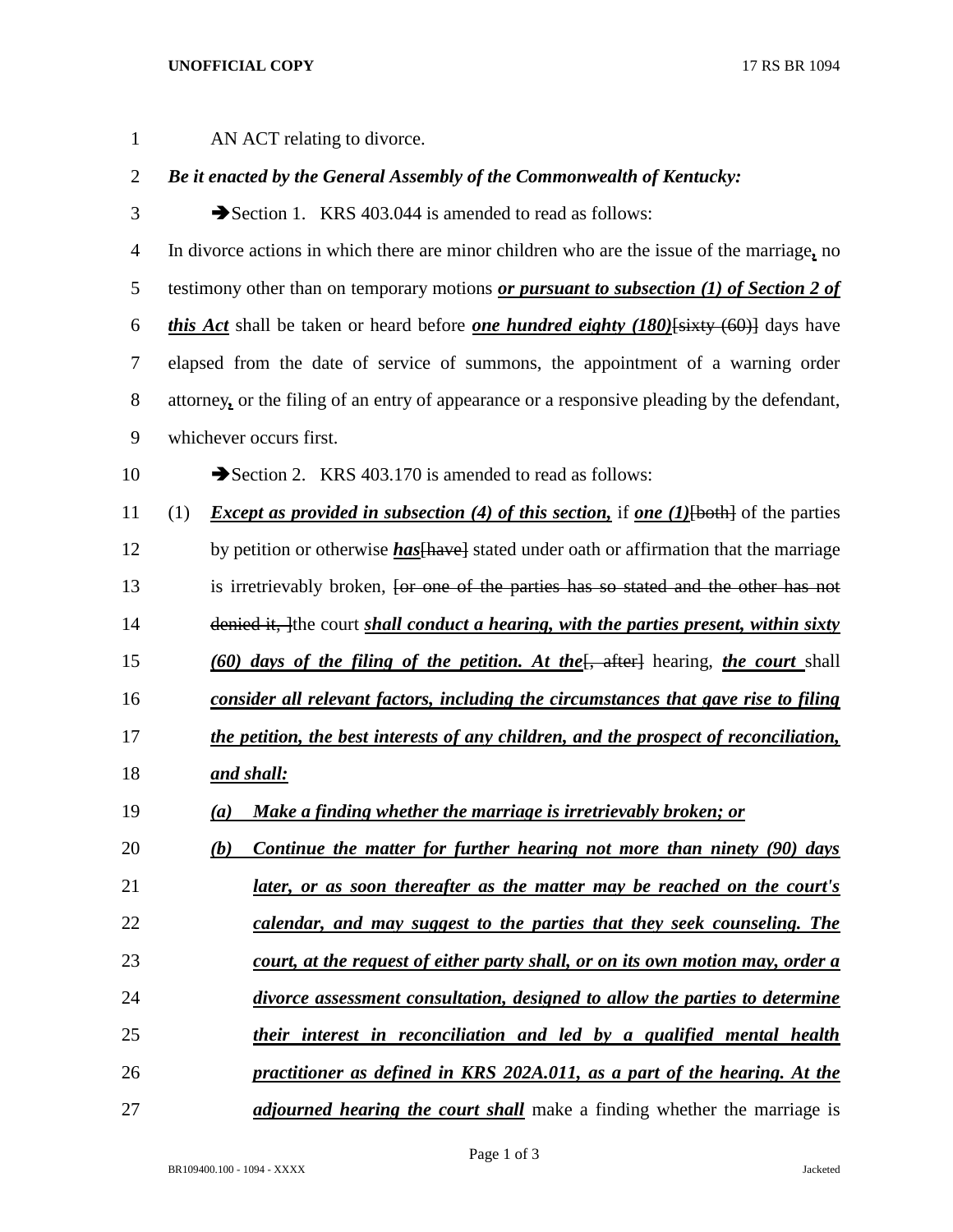## **UNOFFICIAL COPY** 17 RS BR 1094

| 1              |     | irretrievably broken.                                                                                      |
|----------------|-----|------------------------------------------------------------------------------------------------------------|
| $\overline{c}$ |     | (2) <i>Except as provided in subsection (4) of this section</i> , no decree shall be entered               |
| 3              |     | until the parties have lived apart for <b>one hundred eighty (180)</b> [60] days. Living                   |
| 4              |     | apart shall include living under the same roof without sexual cohabitation. The                            |
| 5              |     | court may order a conciliation conference as a part of the hearing.                                        |
| 6              |     | $\left[\frac{2}{2}\right]$ If one of the parties has denied under oath or affirmation that the marriage is |
| 7              |     | irretrievably broken, the court shall consider all relevant factors, including the                         |
| 8              |     | circumstances that gave rise to filing the petition and the prospect of reconciliation,                    |
| 9              |     | and shall:                                                                                                 |
| 10             |     | Make a finding whether the marriage is irretrievably broken; or<br>$\left(\mathrm{a}\right)$               |
| 11             |     | (b) Continue the matter for further hearing not fewer than 30 nor more than 60                             |
| 12             |     | days later, or as soon thereafter as the matter may be reached on the court's                              |
| 13             |     | calendar, and may suggest to the parties that they seek counseling. The court,                             |
| 14             |     | at the request of either party shall, or on its own motion may, order a                                    |
| 15             |     | conciliation conference. At the adjourned hearing the court shall make a                                   |
| 16             |     | finding whether the marriage is irretrievably broken.                                                      |
| 17             | (3) | A finding <i>that a marriage is irretrievably broken</i> [of irretrievable breakdown] is a                 |
| 18             |     | determination that there is no reasonable prospect of reconciliation.                                      |
| 19             | (4) | The court may, at any time, make a finding that the marriage is irretrievably                              |
| 20             |     | <b>broken and issue a decree of divorce, if:</b>                                                           |
| 21             |     | The court finds, at a hearing pursuant to subsection (1) of this section, that<br>(a)                      |
| 22             |     | the marriage is irretrievably broken;                                                                      |
| 23             |     | A domestic violence order has been entered at any time between the parties;<br>(b)                         |
| 24             |     | There are no minor children who are the issue of the marriage;<br>(c)                                      |
| 25             |     | One $(1)$ of the parents has abandoned the children for a period of not less<br>(d)                        |

*than twelve (12) months; or*

*(e) The respondent has been incarcerated for a period of not less than six (6)*